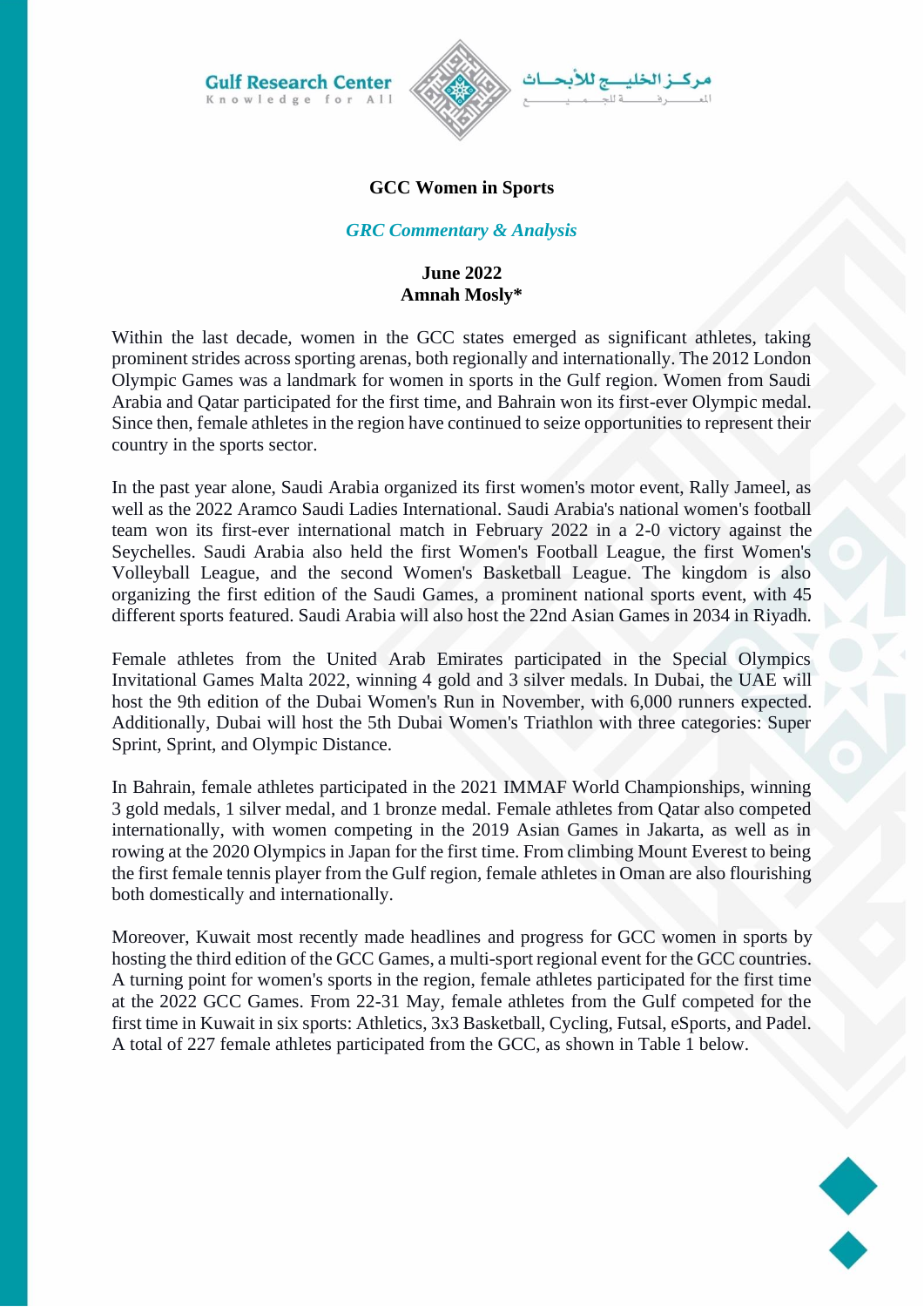| Table 1: Number of Female Athletes in the 3rd GCC Games |                     |                 |                |                    |                |                                |  |  |
|---------------------------------------------------------|---------------------|-----------------|----------------|--------------------|----------------|--------------------------------|--|--|
|                                                         | $\boxed{\cong}$ KSA | $\Box$ UAE      | BRN            | $\blacksquare$ KUW | $\Box$ QAT     | $\overline{\phantom{a}}^*$ OMA |  |  |
| 3x3 Basketball<br>$\mathbf{r}$                          | $\overline{4}$      | $\overline{4}$  | $\overline{4}$ | $\overline{4}$     | $\overline{4}$ | $\overline{4}$                 |  |  |
| <b>Athletics</b>                                        | $7\phantom{.0}$     | 8               | 15             | 25                 | $\overline{5}$ | $\overline{3}$                 |  |  |
| <b>Cycling</b>                                          | $\sqrt{8}$          | $7\phantom{.0}$ | $\overline{7}$ | $7\phantom{.0}$    | $\overline{5}$ | $\overline{0}$                 |  |  |
| <b>Sports</b>                                           | $7\phantom{.0}$     | $\overline{0}$  | $\mathbf{1}$   | $\overline{3}$     | $\overline{0}$ |                                |  |  |
| <b>Futsal</b>                                           | 14                  | 14              | 14             | 14                 | $\overline{0}$ | $\theta$                       |  |  |
| $\bigcirc$<br>Padel                                     | 6                   | 8               | 8              | 8                  | $\theta$       | 8                              |  |  |
| <b>Total</b>                                            | 46                  | 41              | 49             | 61                 | 14             | 16                             |  |  |

#### Source: [Kuwait 2022](https://kuwait2022.org/)

Female athletes from Saudi Arabia won 7 total medals (1 gold, 1 silver, and 5 bronze). In Athletics, Miznah Alnassar won 2 bronze medals, and Raghad Abu Arish won 1 bronze medal. Moreover, Saudi Arabia won a silver medal in the Team Road Race, while Daniah Sembawa won a bronze medal in the Individual Time Trial. Regarding eSports, the kingdom won gold in the FIFA HD. Lastly, Saudi Arabia's Futsal team won a bronze medal.

Regarding the United Arab Emirates, female athletes won 17 total medals (7 gold, 3 silver, and 7 bronze). The UAE women's team won a gold medal in 3x3 Basketball and bronze medal in Padel. In Athletics, the UAE won both silver and bronze medals in the relays, whereas Latifa Alkaabi won gold and silver medals, Fatima Alhosani won gold and bronze medals, Fatma Alblooshi won a bronze medal, Ruqayya Almarzooqi won a bronze medal, and Wedad Robari won a bronze medal, in individual sports. The UAE also won gold medals in both the Team Road Race and the Team Time Trial in Cycling, while Shaikha Rashed won a gold medal and Huda Hussain won a bronze medal in the Individual Road Race.

Bahrain won the greatest number of total medals with 27 medals (12 gold, 10 silver, and 5 bronze). The women's team won a gold medal in Futsal, a silver medal in eSports, and bronze medals in 3x3 Basketball and Cycling. Female athletes from Bahrain excelled in Athletics, winning 23 total medals (11 gold, 9 silver, and 3 bronze). Bahrain won a gold medal in the 400m Relay and a silver medal in the 100m Relay. Individually, Bontu Rebitu, Aminat Jamal, and Winfred Yavi each won 2 gold medals, both Tigest Mekonen and Noora Jasim won a gold and a silver medal, Saleha Lahdan won a silver and a bronze medal, both Muna Mubarak and Fatima Mubarak won a gold medal, Violah Jepchumbna, Zenab Mahamat, Ruth Jevet, Ahmed Awaif, and Tigist Belay each won a silver medal, and Hajar Alkhaldi and Iman Essa both won a bronze medal.